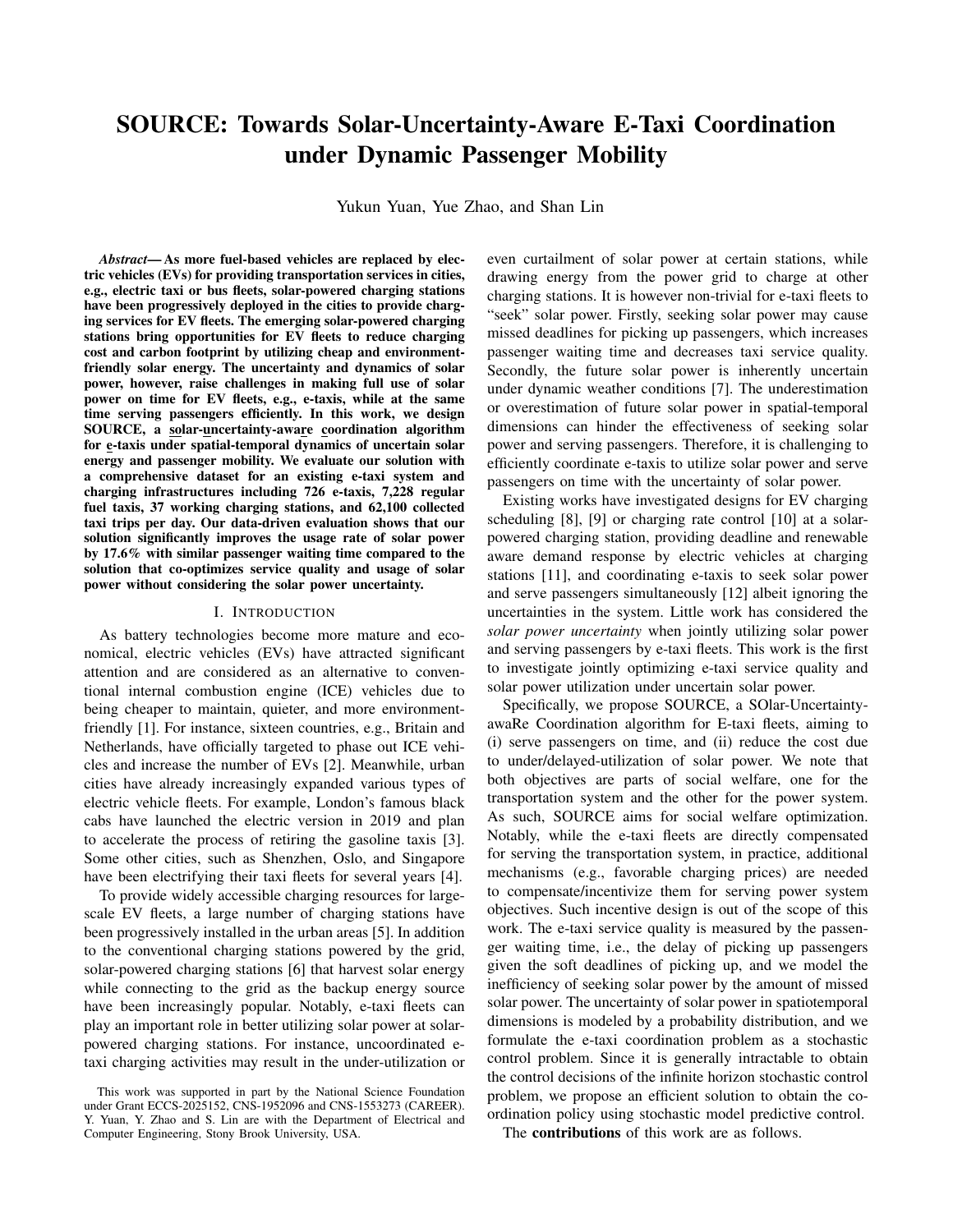

Fig. 1. Illustration of solar-powered charging stations

- To the best of our knowledge, this is the first work to address the uncertain solar power when coordinating an e-taxi fleet to make full use of the solar power, while maintaining the e-taxi service quality. In detail, we model the solar power as a set of solar power consumption tasks, and assign e-taxis to execute both passenger serving tasks and solar power consumption tasks.
- We propose an e-taxi fleet coordination algorithm for seeking uncertain solar power or picking up passengers on time under spatial-temporal dynamics of solar power and passenger mobility. In detail, we formulate the e-taxi fleet coordination problem under uncertain solar power as an infinite horizon stochastic control problem, which is intractable in general, and then design a tractable solution based on stochastic model predictive control.
- We evaluate the proposed stochastic model predictive control based solution with a comprehensive real-world dataset consisting of 726 e-taxis, 7,228 regular fuel taxis, 37 working charging stations, and 62,100 collected taxi trips per day. Our data-driven evaluation shows that our solution significantly increases the usage rate of solar power by around 17.6%, while increasing the passenger waiting time by less than one minute compared to the solution cooptimizing the usage of solar power and service quality without considering the uncertainty of solar power.

## II. BACKGROUND & MOTIVATION

Figure 1 illustrates the architecture of solar-powered charging stations that are powered by the solar arrays and the power grid. A solar-powered charging station consists of four components, i.e., solar arrays, energy storage, chargers, and a bidirectional inverter. The solar arrays use the sunlight as a source of energy and generate the direct current electricity. The generated energy may be used to charge the EVs, be stored in the storage, or be fed back to the power grid. The energy storage is charged or discharged based on the relation among generated solar power, EV charging demand, and stored energy. EVs are charged when connecting with the chargers and the energy is drawn from the solar arrays, the storage, or the power grid under different conditions. The bidirectional inverter transmits the power from the power grid to the chargers or from the solar arrays to the power grid.

Figure 2 shows the state transition of a solar-powered charging station under a rule-based strategy. When the solar system output is equal to the EV charging demand, no action is taken on the storage or the grid. If the solar power is less than the charging demand, the station first discharges



Fig. 2. State of a solar-powered charging station

the storage to charge the EVs until the storage becomes empty. Then the station draws energy from the power grid to charge the EVs. If the solar power is more than the charging demand, the station first charges the storage to store the extra energy until the storage becomes full. Then the charging station feeds the solar power back to the power grid in the form of the reverse power flow.



Fig. 3. Charging demand & solar output at a charging station

We show the charging power demand, the solar system output, and the potential energy loss during a day in Figure 3 to better understand their relation. The real-world e-taxi trajectory data is used to extract the charging power demand, and the solar array output at a charging station is estimated based on the existing comprehensive datasets. The energy loss includes the nearly 10% energy loss [13] when charging or discharging the storage and the reverse power flow. The storage capacity at the solar-powered charging station is determined based on the assumption that 2.4 MWh storage is installed for 1-MW solar systems [14]. Please refer to Section V-A for the details of these datasets and the method to estimate the solar system output.

From Figure 3, it is observed that there exists a mismatch between the current charging demand and the solar system output. The solar system output is higher at noon than in the morning and afternoon. However, the e-taxi drivers prefer to charge the battery in the early morning and night as in the current data sets. Particularly, the solar power is underutilized from 10:00 to 18:00 as highlighted in gray. It is noted that the storage is full and the unused solar power is fed back to the power work regarded as energy loss after 14:00. Based on the state transition of a solar-powered charging station with on-site storage, the unused solar power is stored and then retrieved to charge the e-taxis at night. The daily energy loss due to charging or discharging the storage is nearly 9.4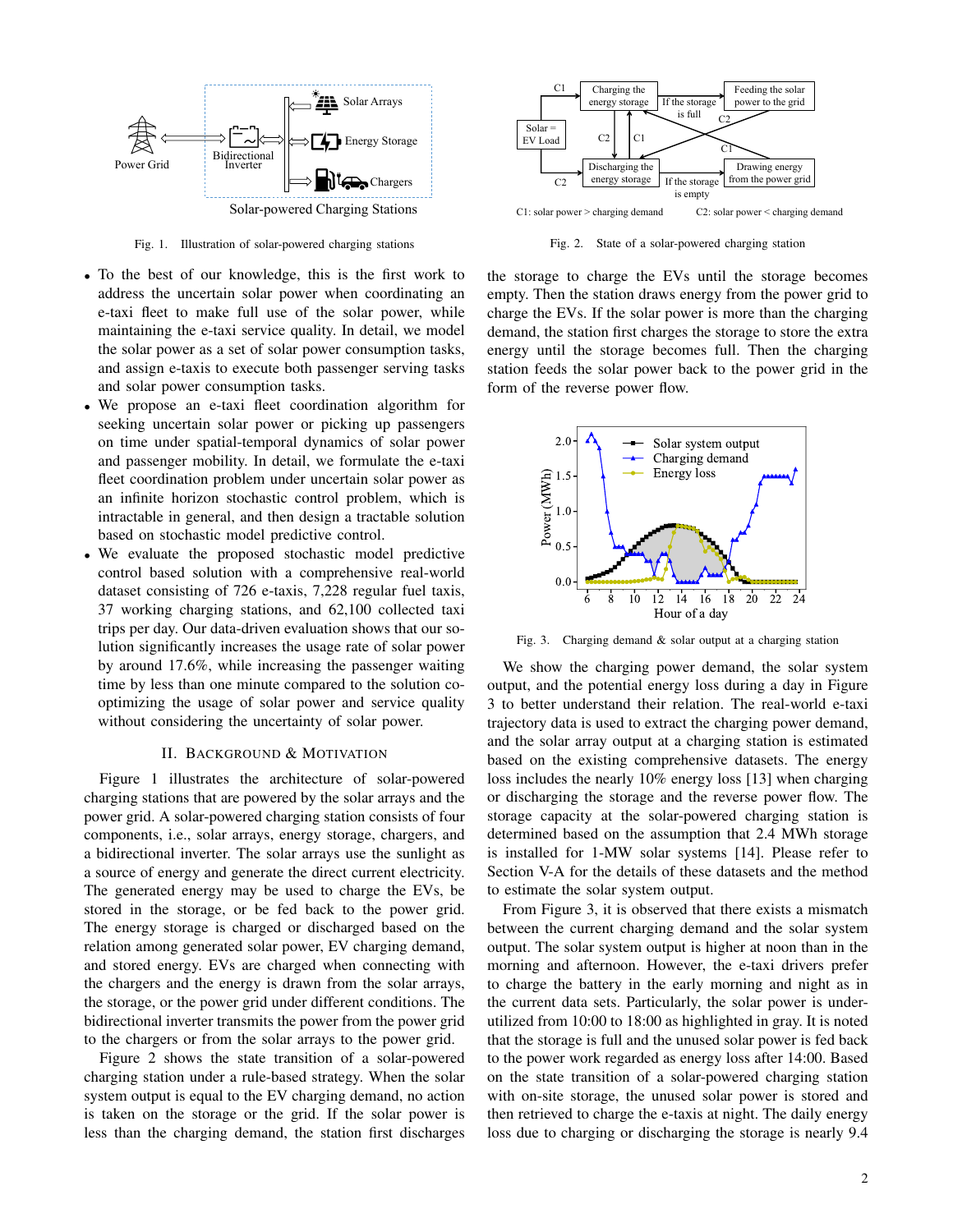MWh, which can charge 164 e-taxis from empty to full in our model. Moreover, the reverse power flow fed back to the power grid decreases the stability and efficiency of the power network [15]. Figure 3 demonstrates ample opportunities for e-taxis to seek solar power and consume it on time so that energy loss and reverse power flow are reduced. Meanwhile, e-taxis need to serve passengers during the daytime, which makes seeking solar power on time challenging.

# III. PROBLEM FORMULATION

#### *A. System Model*

Firstly, we discretize the spatial-temporal dimensions. A day is discretized into multiple time slots, indexed by  $k$ , and we use  $t$  to represent the current time slot. The entire city area is partitioned into  $N$  regions. Suppose there are  $m$  charging stations in a city. It is assumed that the first  $m<sub>s</sub>$  charging stations are powered by solar power and power systems. We use  $\rho \in \{0,1\}^{m \times N}$  to describe the locations of  $m$  charging stations, where if charging station  $j$  locates in region i,  $\rho_{i,i} = 1$ ; otherwise, it is 0. The remaining energy of an e-taxi is discretized into L levels.

Suppose there are  $M$  e-taxis in the city. We define four statuses of an e-taxi: (i) vacant: an e-taxi is idly driving on the road and searching the next passenger; (ii) waiting for charging: an e-taxi is waiting in the queue of a charging station for a free charging point; (iii) charging: an e-taxi is charging its battery at a charging station; (iv) occupied: an e-taxi is delivering passengers to the destination. The state of an e-taxi is described by a tuple with three parameters, i.e., (status, location, remaining energy in the battery).

Given the state of M e-taxis, we define  $V^k \in \mathbb{N}^{N \times L}$  and  $O^k \in \mathbb{N}^{N \times L}$  to represent the distribution of unoccupied and occupied e-taxis with the different remaining energy over the city at the beginning of slot k.  $V_{i,l}^{k}$  ( $O_{i,l}^{k}$ ) is the number of unoccupied (occupied) e-taxis with remaining energy  $l$  in region  $i$  at the beginning of slot  $k$ . It is noted that an e-taxi is called unoccupied if it is vacant, being charged, or waiting for a free charging point.

State: The state of the e-taxi system and the charging stations consists of the distribution of current unoccupied and occupied e-taxis with the different remaining energy over the city, i.e.,  $x^k \triangleq (V^k, O^k)$ .

In this work, we assume that an unoccupied e-taxi can be scheduled for either charging or serving passengers. For example, if an e-taxi is waiting at a charging station, it can be scheduled to another charging station for charging or a region for serving passengers. An e-taxi can stop charging and go to a region for serving passengers or potentially another charging station for continuing to charge. Based on this assumption, we define the control actions of e-taxis next.

Action: The control decisions at slot  $k$  consist of scheduling e-taxis for charging  $u^k \in \mathbb{N}^{N \times m \times L}$  and dispatching etaxis for serving passengers  $v^k \in \mathbb{N}^{N \times N \times L}$ .  $u^k_{i,j,l}$  represents the number of e-taxis with remaining energy  $l$  that are scheduled from region  $i$  to station  $j$  for charging at time k.  $v_{i,i',l}^k$  represents the number of e-taxis with remaining energy  $\hat{l}$  that are dispatched from region  $i$  to  $i'$  for serving

passengers at time k. We use  $\pi(x^k) = (u^k, v^k)$  to denote the policy of the e-taxi fleet given the state at time  $k$ . Since only the limited number of unoccupied e-taxis are considered for charging or serving passengers, we constrain that

$$
\sum_{j=1}^{m} u_{i,j,l}^k + \sum_{i'=1}^{N} v_{i,i',l}^k = V_{i,l}^k.
$$

Because the traveling distance of an e-taxi is bounded during a time slot, an e-taxi should not be scheduled to a far region or charging station. Given the traveling time between two locations, e.g., the center of a region and a charging station, we define two types of constraint parameters, i.e.,  $dc^{k} \in \{0,1\}^{N \times m}, ds^{k} \in \{0,1\}^{N \times N}$ . If an e-taxi can reach the charging station  $j$  from region  $i$  during slot  $k$ ,  $dc_{i,j}^k = 0$ ; otherwise, it is 1. If an e-taxi can reach region  $i'$ from region *i* during slot k,  $ds_{i,i'}^k = 0$ ; otherwise, it is 1. We constrain that

$$
u_{i,j,l}^k dc_{i,j}^k = 0, \quad v_{i,i'}^k ds_{i,i'}^k = 0.
$$
 (1)

During runtime, e-taxis need to execute three sets of tasks.

Passenger serving tasks: The number of passengers requesting taxi service in region  $i$  during slot  $k$  can be estimated from the historical passenger trip data, denoted as  $D_i^k$ . A passenger serving task is defined for a request of taxi service, which is described by a two-parameter tuple, i.e., (pick-up deadline, location). The two parameters are defined as follows. *Pick-up deadline*: the beginning of the time slot when a passenger requests taxi service. Since a passenger may request the taxi service randomly during a time slot, we require that an e-taxi should be ready in the pick-up region at the beginning of the time slot to reduce the waiting time of passengers. *Location*: the region where a passenger requests taxi service.

Charging tasks: Given the remaining energy of an e-taxi, we define a charging task for this e-taxi to avoid running out of energy on the road, which is characterized by a three-parameter tuple, i.e., (release time, charging duration, deadline for start charging). We define the three parameters as: *Release time*: the earliest time slot after current slot t when an e-taxi is vacant and can be scheduled for charging. If an e-taxi is occupied at  $t$ , the release time is when it drops off the passengers; otherwise, it is the current slot t. *Charging duration*: how long each e-taxi should be charged. In this work, we assume that an e-taxi can conduct partial charging and the charging duration is set as a time slot. *Deadline for starting charging*: it is the timestamp when an e-taxi will use up the remaining energy if it does not charge the battery. If an e-taxi is not scheduled for charging before this deadline, it will use up energy on the road.

The solar power is generated continuously at each solarpowered charging station during the daytime. Once it is outputted from the solar array, ideally, some e-taxis should use it for charging to reduce energy loss and minimize reverse power flow. We model the estimated future solar power by a set of solar power consumption tasks.

Solar power consumption tasks: Given the estimated solar power at charging station j during slot  $k, e_j^k \in \mathbb{N}$ e-taxis are needed to fully utilize the generated solar power, where  $e_j^k$  is equal to the estimated solar power over the charging power rate. Correspondingly, we define  $e_j^k$  solar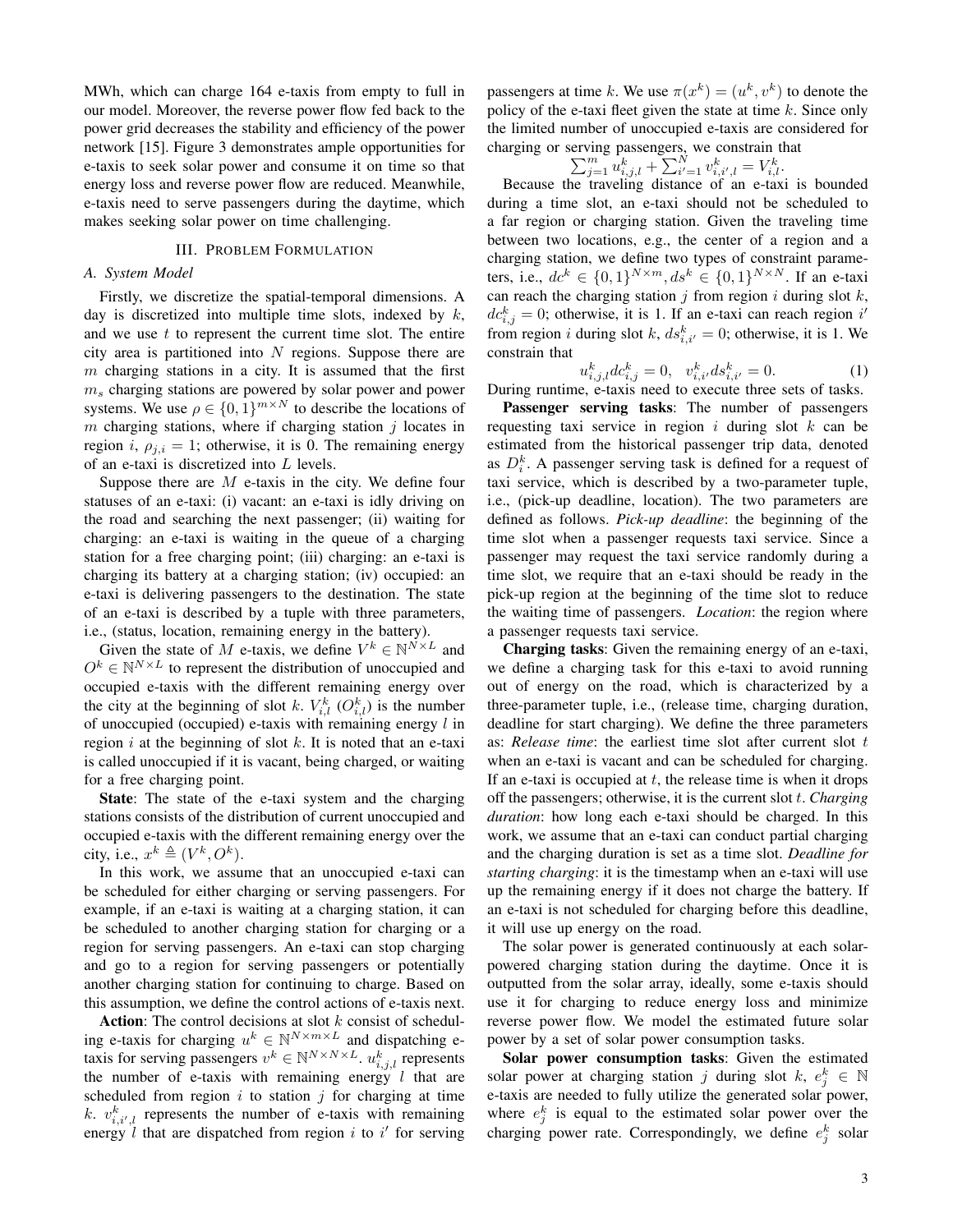power consumption tasks at station  $j$  during slot  $k$ , and each task should be executed by an e-taxi. It is noted that there is a mapping between the amount of solar power and the number of solar power consumption tasks in spatial-temporal dimensions. Each task is characterized by a tuple with two parameters, i.e., (time for charging, location), where the time for charging is a time slot  $k$  and the location is station  $j$ .

According to the definition, the number of solar power consumption tasks is proportional to the amount of solar power. It is uncertain during slot  $k$  since the future solar power is not known with perfect accuracy [7], especially on a cloudy day with dynamic weather conditions. Similar to [10], let  $\tilde{e}^k_j$  be the number of solar power consumption tasks defined by the actual solar power at station  $j$  during slot  $k$ , and we have  $\tilde{e}_j^k = (1 + \epsilon)e_j^k$ , where  $\epsilon$  is the prediction error. It is assumed that the prediction error has two properties, i.e., the mean  $\mathbb{E}[\epsilon] = 0$ , and the variance  $\mathbb{V}[\epsilon] = \delta^2$ . The mean and variance can be obtained from the historical data as [10], [16]. Therefore,  $\tilde{e}^k_j$  follows a distribution  $\mathcal F$  with a mean  $e_j^k$  and a variance  $(e_j^k)^2 \delta^2$ .

## *B. System State Transition*

The dynamics of the state in two consecutive time slots, i.e.,  $x^k$  and  $x^{k+1}$  is modeled by a function f as:

$$
x^{k+1} = f(x^k, \pi(x^k), \tilde{e}^k), \quad \tilde{e}^k \sim \mathcal{F}.
$$

Function  $f$  includes three models within a time slot, i.e., etaxi energy consumption model, passenger serving model, and charging model. The e-taxi energy consumption model describes how the remaining energy of an e-taxi changes if it works on the road to serve passengers during a time slot. The passenger serving model gives a description of how the locations of e-taxis change between two consecutive time slots. The charging model gives details of how the remaining energy of e-taxis increases when they are dispatched to the charging stations. In the following part, we will introduce the detailed formulation of three models one by one.

*1) E-taxi energy consumption model:* We discretize the remaining energy of an e-taxi into  $L$  levels. Let  $re<sup>k</sup>$  denote the remaining energy of an e-taxi at the beginning of slot  $k$ . Let  $L_{i,i'}^k$  be the number of levels that the remaining energy decreases if an e-taxi travels from region  $i$  to region  $i'$  within the time slot  $k$ . The remaining energy transition of an e-taxi between slot k and  $k+1$  if it travels from region i to region i' within the time slot k is modeled as:  $re^{k+1} = re^k - L_{i,i'}^k$ .

*2) Passenger serving model:* Given the distribution of unoccupied e-taxis at the beginning of slot  $k$ , i.e.,  $V^k$ , and the control decisions  $v^k$  and  $u^k$ , the number of vacant e-taxis that are ready for picking up passenger in spatial-temporal dimensions changes. Let  $S_{i,l}^k$  be the number of vacant etaxis with remaining energy  $l$  that are ready for picking up passengers in region  $i$  within slot  $k$  after dispatch, and it is modeled as  $S_{i,l}^k = \sum_{i'=1}^N v_{i',i,l}^k$ . Then we derive  $V^{k+1}$  and  $O^{k+1}$  from  $V^k$  and  $O^k$  by the following model:

$$
S_{i,l}^{k} = \sum_{i'=1}^{N} v_{i',i,l}^{k}
$$
  
\n
$$
V_{i,l}^{k+1} = \sum_{i'=1}^{N} P_{i',i}^{k} S_{i',l+L_{i',i}^{k}}^{k} + \sum_{i'=1}^{N} H_{i',i}^{k} O_{i',l+L_{i',i}^{k}}^{k} + \sum_{j'=1}^{m} \rho_{j,i} U_{j,l}^{k+1}
$$
  
\n
$$
O_{i,l}^{k+1} = \sum_{i'=1}^{N} \hat{P}_{i',i}^{k} S_{i',l+L_{i',i}^{k}}^{k} + \sum_{i'=1}^{N} \hat{H}_{i',i}^{k} O_{i',l+L_{i',i}^{k}}^{k}
$$
 (2)

where  $P_{i',i}^k$ ,  $\hat{P}_{i',i}^k$ ,  $H_{i',i}^k$ ,  $\hat{H}_{i',i}^k$   $\in [0,1]$  describe taxis' mobility patterns between two regions during the time slot  $k$ .  $P_{i',i}^k(\hat{P}_{i',i}^k)$  is the probability that an unoccupied e-taxi travels from region  $i'$  at the beginning of slot  $k$  to  $i$  by the end of slot k and it becomes vacant (occupied). Similarly,  $H_{i',i}^k(\hat{H}_{i',i}^k)$ describes the probability that an occupied taxi travels from region  $i'$  at the beginning of  $k$ -th slot to region  $i$  and it becomes vacant (occupied). The taxis' mobility patterns are learned by applying frequency theory of probability to the historical e-taxi trajectory data, and we constrain that:  $\sum_{i=1}^{N} P_{i',i}^{k} + \hat{P}_{i',i}^{k} = 1, \sum_{i=1}^{N} H_{i',i}^{k} + \hat{H}_{i',i}^{k} = 1.$ 

In Equation (2),  $U_{j,l}^{k+1}$  is the number of e-taxis at charging station  $j$  with remaining energy  $l$  at the beginning of slot  $k+1$ , including the e-taxis that are waiting for a free charging point and being charged. The e-taxis at charging station  $j$ are regarded as the unoccupied e-taxis and considered for charging and dispatching.  $U_{j,l}^{k+1}$  depends on the charging decisions during slot  $k$  and the number of chargers installed at station  $j$ , which will be discussed in the charging model.

*3) Charging model:* The assumption is that the charging stations are only used for e-taxis, which is also made in [17] [18]. Therefore, the charging demand in spatialtemporal dimensions is determined by the charging decisions. The number of e-taxis with remaining energy  $l$  that are sent to charging station j during slot k is  $\sum_{i=1}^{N} u_{i,j,l}^{k}$ . The charging supply is the number of charging points installed in each charging station j, denoted as  $p_j$ . If the charging demand is more than the charging supply, i.e.,  $\sum_{l=1}^{L} \sum_{i=1}^{N} u_{i,j,l}^{k} > p_j$ , only a part of e-taxis can be charged. We define  $y_{j,l}^{k}$  as the number of e-taxis with remaining energy  $l$  that are charged at station  $j$  during slot k. This number is constrained by the charging demand and the charging supply, formulated as

$$
y_{j,l}^k \le \sum_{i=1}^N u_{i,j,l}^k, \sum_{l=1}^L y_{j,l}^k \le p_j.
$$

At the beginning of slot  $k + 1$ , the e-taxis with remaining energy  $l$  at station  $j$  consist of the e-taxis with energy  $l$  that are dispatched to station  $j$  and are not charged during slot  $k$ , and the e-taxis that are dispatched to station  $j$  with remaining energy  $l-\hat{L}$  and are charged during slot k. Hence, we derive  $U_{j,l}^{k+1}$  by the following equation:  $U_{j,l}^{k+1} = \sum_{i=1}^{N} u_{i,j,l}^{k} - y_{j,l}^{k} +$  $y_{j,l-\hat{L}}^k$ , where we define that the remaining energy of an etaxi increases  $L$  levels if it is charged for a time slot.

## *C. Objectives*

The primary objective of an e-taxi fleet is to reduce the waiting time of passengers for taxi service. The waiting time of a passenger is the delay of meeting the soft deadline of the corresponding passenger serving task, which is equal to the time difference between when the passenger is picked up and the corresponding soft pick-up deadline.

We use the Queueing model to describe the passenger pick-up process in the city. The pick-up process in  $N$  regions is modeled as a multi-queue system with  $N$  queues, and each region corresponds to a queue. We use  $Q_i^k$  to represent the queue size, i.e., the number of congested passenger serving tasks in the queue of region  $i$  at the beginning of slot  $k$ . The dynamics of  $Q_i^k$  are:  $Q_i^{k+1} = \max\{0, Q_i^k - S_i^k\} + D_i^{k+1}$ ,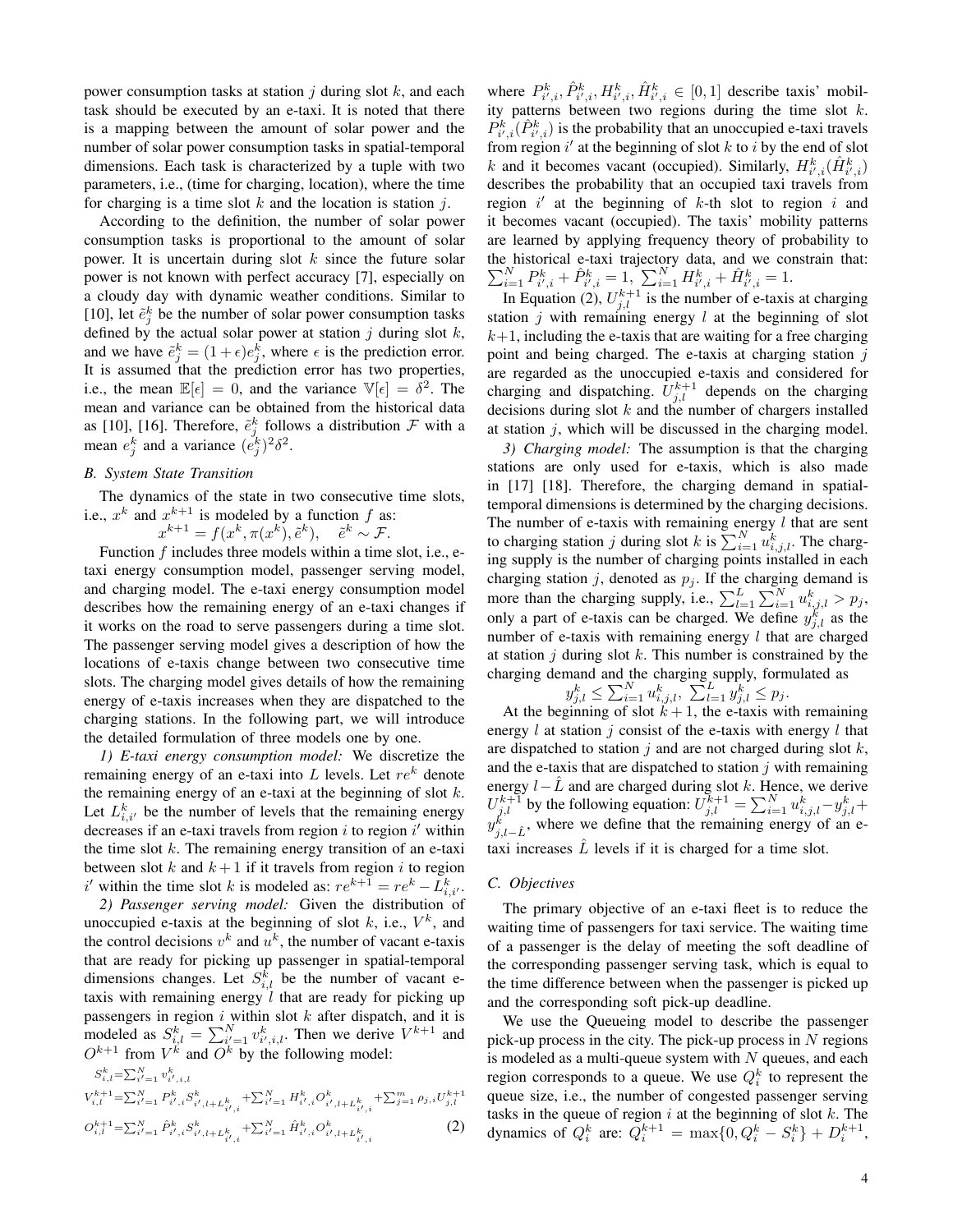where  $S_i^k$  is the taxi supply in region i during slot k, and it is equal to  $\sum_{l=1}^{L} S_{i,l}^{k}$ . We denote  $g_s(v^k, Q^k)$  as the total waiting time of the congested passenger serving tasks in the queue during slot k. Given a congested passenger serving task in the queue of region  $i$ , if it is executed by an etaxi that is dispatched from region  $i'$  to  $i$ , its waiting time during slot  $k$  is equal to the driving time from region  $i'$ to *i* during slot *k*, denoted by  $\omega_{i',i}^k$ . Therefore, we have the following equation to obtain  $g_s(v^k, Q^k)$ :  $g_s(v^k, Q^k)$ P be following equation to obtain  $g_s(v^k, Q^k)$ :  $g_s(v^k, Q^k)$  =  $\sum_{i=1}^N \sum_{i'=1}^N \omega_{i',i}^k \sum_{l=1}^L v_{i',i,l}^k + \max\{0, Q_i^k - S_i^k\} * t$ , where the first term is the total waiting time of congested passengers serving tasks that are executed by e-taxis during slot  $k$ , and the second term is the waiting time of congested passenger serving tasks that are not executed by e-taxis during slot k.  $t$  is the length of a time slot.

The secondary objective of the e-taxi fleet is to make full use of solar power. Hence, we aim to reduce the amount of solar power that cannot be consumed on time, i.e., charged to the storage or fed back to the power network. Given the charging decisions, i.e.,  $u^k$ , the number of etaxis that can execute the solar power consumption tasks at station j is  $\sum_{i=1}^{N} \sum_{l=1}^{L} u_{i,j,l}^{k}$ . The amount of solar power consumption tasks that are executed at station  $j$  during slot k is:  $\max{\{\tilde{e}^k_j - \sum_{i=1}^N \sum_{l=1}^L u^k_{i,j,l}, 0\}}$ . The total amount of missed solar power during slot  $\tilde{k}$ , i.e.,  $g_p(u^k, \tilde{e}^k)$ , is:  $g_p(u^k, \tilde{e}^k) = \sum_{j=1}^{m_s} (\max\{ \tilde{e}^k_j - \sum_{i=1}^N \sum_{l=1}^L u^k_{i,j,l}, 0 \} * W)$ where  $W$  is the amount of power needed to charge an e-taxi for a time slot. We define the cost function at slot  $k$  as:

 $g(x^k, \pi(x^k)) = g_s(v^k, D^k) + \gamma * g_p(u^k, \tilde{e}^k)$ ) (3) where  $\gamma$  is a parameter to balance the two objectives.

## *D. Stochastic Control Formulation*

To ensure the hard deadlines of charging tasks are not missed, we constrain that if an e-taxi will use up energy during slot  $k$ , i.e., remaining energy is 1, it will be scheduled for charging, formulated as

$$
\sum_{j=1}^{m} u_{i,j,1}^{k} = V_{i,1}^{k}.
$$
 (4)

 $\sum_{j=1}^{m} u_{i,j,1}^{k} = V_{i,1}^{k}$ . (4)<br>We seek to obtain a policy  $\pi(\cdot)$  that maps the state  $x^{k}$ at the beginning of each time slot k to the action  $\pi(x^k)$  =  $(u^k, v^k)$  that minimizes the cost for infinite horizon of future time slots. We also consider a discount factor of  $\beta < 1$  for the cost of future slots. We formulate the following stochastic control problem:

$$
\min_{\pi} \mathbb{E}_{\tilde{e}^k \sim \mathcal{F}} \left[ \sum_{k=t}^{\infty} \beta^{k-t} g(x^k, \pi(x^k)) \right]
$$
(5)  

$$
x^{k+1} = f(x^k, \pi(x^k), \tilde{e}^k) \ \forall k \ge t, \quad \text{Eq. (1), (4).}
$$

**s.t.** 
$$
x^{k+1} = f(x^k, \pi(x^k), \tilde{e}^k) \forall k \ge t
$$
, Eq. (1), (4).  
The set of charging tasks changes dynamically with the  
charging actions during the infinite future time slots. In  
general, the above stochastic control problem of minimizing  
the expected discounted cost in an infinite horizon is compu-  
tationally intractable due to the multi-dimensional continuous  
space of the control strategy. We design an efficient solution  
to obtain the coordination policy in the following section.

#### IV. STOCHASTIC MODEL PREDICTIVE CONTROL

In this section, to address the challenge of computational intractability, we propose an efficiently tractable solution to obtain the e-taxi coordination policy based on stochastic model predictive control (SMPC).

First, we convert the infinite stochastic control problem, i.e., Equation (5) into a finite-horizon stochastic model predictive control problem. The difference between them is that the stochastic MPC approach aims to minimize the cost of missing the deadlines of passenger serving tasks and solar power consumption tasks within a finite time horizon, i.e., future  $T$  time slots. The objective function of the finitehorizon stochastic model predictive control problem is:

$$
\min_{\pi} \mathbb{E}_{\tilde{e}^k \sim \mathcal{F}} \left[ \sum_{k=t}^{t+T-1} \beta^{k-t} g(x^k, \pi(x^k)) \right].
$$
 (6)

The above stochastic MPC problem considers uncertainty since the solar power is modeled to follow a probability distribution  $F$ . As such, it is more robust than simply using the expectation. To solve the stochastic MPC problem (6) efficiently, we generate a set of samples of the actual number of solar power consumption tasks in  $m<sub>s</sub>$  solarpowered charging stations during future  $T$  slots with a Monte Carlo approach, where the set of samples is denoted as  $S$ . We determine the charging and scheduling decisions for the future  $T$  time slots that minimize the cost of missing the deadlines across all the samples by solving the following optimization problem:

$$
\min_{\pi} \sum_{\tilde{e} \in \mathcal{S}} \sum_{k=t}^{t+T-1} \beta^{k-t} g(x^k, \pi(x^k))
$$
(7)  
s.t.  $x^{k+1} = f(x^k, \pi(x^k), \tilde{e}^k) \ \forall k \ge t$ , Eq. (1), (4)

where  $\tilde{e}$  is a sample in S for the actual number of solar power consumption tasks in  $m<sub>s</sub>$  solar-powered charging stations during future  $T$  slots. The above optimization problem is a *mixed-integer linear programming* (MILP) problem after adding the slack variables to remove the max function in the objective function. It can be solved by many methods, e.g., branch-and-bound, implemented in existing solvers.

In summary, the coordination decisions of e-taxis are obtained by the following steps during the runtime. At the beginning of each time slot, the e-taxi coordinator updates the real-time information, e.g., locations, status, and remaining energy, using the sensors and communication modules installed in the e-taxis. Given the weather forecast, the coordinator determines the probability distribution of the future solar power consumption tasks, i.e.,  $\mathcal{F}$ . Then a set of samples is generated according to  $F$ , and the optimization problem (7) is solved to obtain the charging and dispatch decisions. Only the coordination decisions of the current slot  $t$  are sent to the e-taxis.

#### V. EVALUATION

### *A. Dataset*

The first dataset includes the information of deployed charging stations. There are 37 active charging stations deployed in the city. At each charging station, there is a potentially different number of identical charging points. The charging station data includes the GPS location and the number of charging points of each charging station. The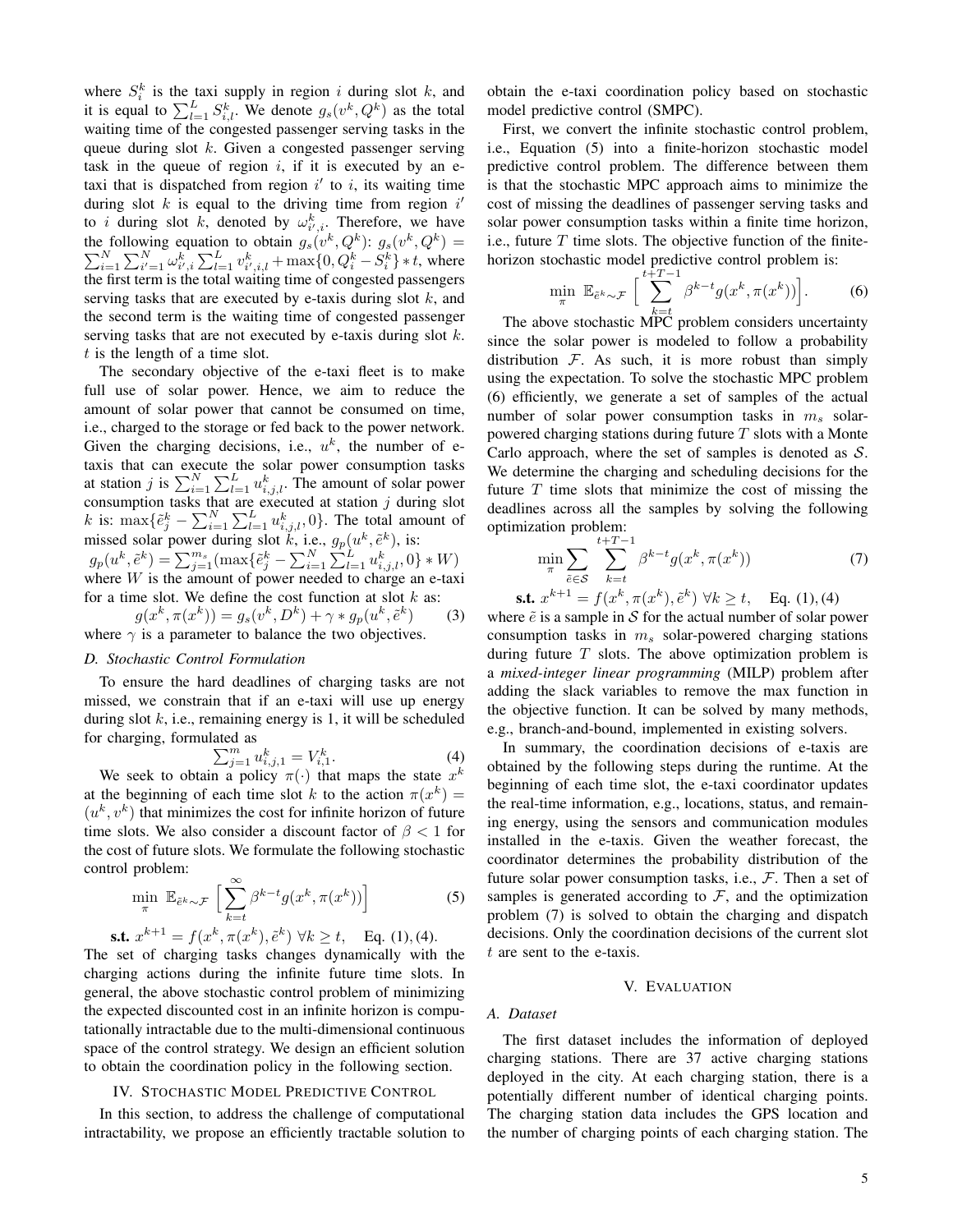

Fig. 4. Performance comparison Fig. 5. Usage rate of solar power among five solutions over time by five solutions

second dataset contains the trajectory data of taxis. Each taxi, i.e., either a fuel taxi or an e-taxi, has a GPS device and a communication module such that it can upload its real-time information twice per minute. The real-time information of a taxi includes the plate number, time stamp of uploading, GPS location, and occupancy status. There are around 6,000 fuel taxis and 700 e-taxis. The third dataset includes the passenger transaction data. Each record represents a taxi trip, including when the passenger is picked up and dropped off and the taxi plate number. Based on the second and third dataset, we can obtain the pickup and drop-off locations of each passenger, and further estimate the passenger demand for e-taxis in each region of the city during the different time intervals. The last dataset contains the six-month output data of the solar system installed in 25 homes [19]. The data for each home is collected once per minute. Each record consists of the ID of home, timestamp when collecting the data, the output of the installed solar system, and the solar array size.

The first three datasets are collected from an e-taxi fleet in Shenzhen, which uses the traditional charging stations to charge the battery. Since the solar-powered charging stations have not been deployed in the city, we assume that a part of the existing charging stations will deploy solar arrays in the future based on the surrounding environment. If a charging station is in an open parking lot, it is supposed to be a solarpowered station, and the size of the solar arrays is equal to the area size of the parking lot. Then we assume that the unit size of solar arrays in each solar-powered charging station generates the same amount of power per minute as the unit size of solar arrays installed in a home does. Based on these assumptions, we can simulate a city that has an e-taxi fleet and both traditional and solar-powered charging stations.

# *B. Methodology*

We partition the city into regions based on the locations of charging stations, i.e., every charging station represents the center of a region, and the boundary of two adjacent regions has the same distance to the center of the two regions. The length of a time slot is set up as 20 minutes. We extract the passenger mobility model from the passengers' transaction data. The passenger demand that should be met by the e-taxis is estimated using the number of passengers served by fuel taxis. The storage capacity in each solar-powered charging station is determined by the same method in Section II.

We compare our solution, SOURCE, with several baselines to show its effectiveness. (i) Taxi service under regular



Fig. 6. Performance under different Fig. 7. weather conditions Reverse power flow over a day

charging (TRC) [17]: this solution investigates when, where and how long e-taxis are charged to maximize the number of served passengers while minimizing the cost for charging, i.e., waiting time and idle driving time. (ii) Real-time e-taxi charging scheduling (REC) [20]: an e-taxi plans to charge the battery when its remaining energy is below 15%, and the e-taxi chooses the charging station with the minimum waiting time. (iii) Taxi service under solar-aware charging (TSAC) [12]: this method uses the mean value of the distribution of future solar power consumption tasks as the only sample in  $S$  of problem (7), and it solves a certaintyequivalent MPC problem. (iv) Oracle: it assumes that the controller knows the actual future solar power, and then solves the problem (7). Since this assumption is ideal and unattainable in practice, the oracle provides an upper bound of the performance.

We use the following metrics to compare the different scheduling strategies. (i) Usage rate of solar power is equal to the amount of solar power that is consumed on time over the total amount of generated solar power during a day. It is used to measure the efficiency of seeking solar power. (ii) Passenger waiting time is defined as how long a passenger waits for a vacant e-taxi after sending the service request. It is used to measure the e-taxi service quality. (iii) Energy saving is defined as the amount of solar power used for charging e-taxis. The e-taxi fleet reduces the power drawn from the power grid by such an amount. (iv) Energy loss is equal to the amount of solar power that is lost due to charging or discharging the storage, or in the reverse power flow. (v) Daily idle driving distance is defined as the distance that e-taxis drive idly for charging per day.

## *C. Results*

As the evaluation results show, our solution SOURCE can increase the utilization of solar power significantly with little cost on the service quality of e-taxi fleets compared with TRC which solely focuses on optimizing the service quality. In detail, we summarize the main results as follows:

- SOURCE increases the usage rate of solar power per day by 17.6% with similar passenger waiting time compared to the solution that does not consider uncertainty.
- SOURCE can enhance the efficiency of seeking uncertain solar power, i.e., raising the usage rate of solar power by 19.2% on cloudy days compared with the solution that does not consider the uncertainty.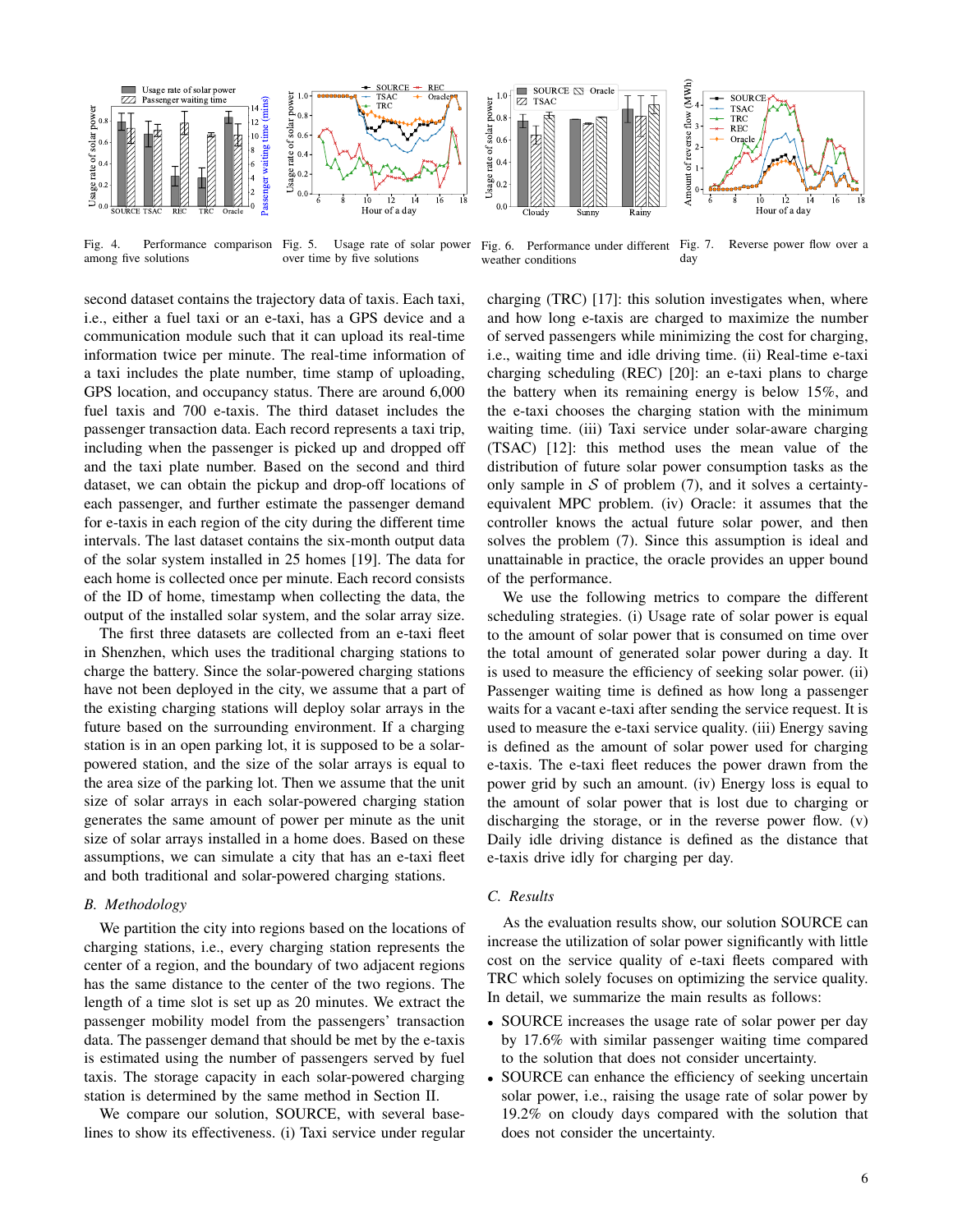

Fig. 8. Energy loss and saving by Fig. 9. five solutions Energy loss and saving without on-site storage

• Our solution reduces the daily peak reverse power flow from solar-powered stations to the power grid by up to 63.1%, which improves the stability of the power grid.

*1) Efficiency:* We first show the efficiency of different charging solutions, i.e., the usage rate of solar power per day and the passenger waiting time in Figure 4. There are several observations. The first one is that SOURCE achieves the best performance (except Oracle that is unattainable in the realworld) in terms of fully utilizing solar power, i.e., improving the usage rate of solar power by 17.6%, 182.7%, and 200.8% compared to TSAC, REC, and TRC. The second observation is that by jointly seeking solar power and improving the etaxi service quality, the efficiency of using solar power can be improved remarkably while introducing little overhead on the e-taxi service quality. For example, SOURCE and TSAC increase the usage rate of solar power by 200.8% and 155.6% while increasing the passenger waiting time by less than one minute compared with TRC that solely optimizes the e-taxi service quality. The last observation is that considering the distribution of solar power is useful to handle the uncertainty and improve the efficiency of utilizing solar power, i.e., SOURCE outperforms TSAC with an increase of the usage rate of solar power by 17.6%.

Figure 5 shows the usage rate of solar power during a day by five solutions. The first observation is that SOURCE outperforms the other three solutions, i.e., TSAC, REC, and TRC by up to nearly 12.9 times from 9 am to 4 pm. The second observation is that although TRC also frequently schedules e-taxis to charging stations for partial charging as SOURCE and TSAC do, it may miss the solar power due to preferring the conventional charging stations in the central business areas for serving passengers quickly rather than the solar-powered charging stations in the sub-urban areas. The third observation is that the usage rate of solar power decreases during noon when the output of solar systems is maximum and the number of e-taxis that can be used to utilize solar power is limited. The last observation is that when the solar system output is not sufficiently large, e.g., at the beginning or end of daytime, SOURCE and TSAC can make full use of solar power.

In Figure 6, we measure the performances of SOURCE, TSAC, and Oracle under different weather conditions, i.e., cloudy, sunny and rainy. It is observed that when the weather is cloudy, our solution SOURCE can significantly increase the efficiency of seeking solar power, i.e., outperforming TSAC, the solution that uses a deterministic estimate



Fig. 10. Idle driving distance per day Fig. 11. Number of charges per day

of solar power, with a growth of the usage rate of solar power by 19.2%. The reason is that the solar system output varies a lot, and using a set of samples based on the historical solar power on cloudy days can decrease the cost of prediction errors. The performances of SOURCE and TSAC are close to each other on sunny days since the solar power is stable and the prediction error is small.

*2) Benefits:* In this part, we discuss the benefits of seeking solar power to the power grid and society. Since distributed solar power can result in reverse power flows that lead to reliability issues of the power grid [21], we measure the amount of reverse power flow during a day and show the results in Figure 7. The main observation is that our solution SOURCE reduces the daily peak reverse power flow by 38.3%, 59.4%, and 63.1% compared to TSAC, TRC, and REC. It is also observed that the amount of reverse power flow by SOURCE and Oracle is close to each other except at noon, which demonstrates that using samples from the probability distribution model is useful to address the challenges introduced by solar power uncertainty.

Figure 8 shows the amount of saved energy and lost energy per day. It is clear that our solution achieves the minimum amount of energy loss and the maximum amount of saved energy other than the Oracle. For example, compared with TSAC, our solution saves more than 4 MWh energy per day that can charge 70 e-taxis from empty to full. Since the storage is expensive and there is not any standard describing the proper storage capacity at a solar-powered charging station, we consider an extreme (but indeed probable) case that there is no on-site storage for the grid-connected solar charging stations, and show the energy loss and saving in Figure 9. We observe a similar advantage of SOURCE compared with the other solutions.

*3) Overhead:* We use the idle driving distance per day of an e-taxi and the number of charges per day of an e-taxi to measure the overhead of different solutions. The results are plotted in Figures 10 and 11. The main observation is that SOURCE introduces the longest idle driving distance and the maximum number of charges per day. It is because that e-taxis need to frequently drive to different charging stations to seek solar power. Meanwhile, to match the samples with overestimation of solar power, more e-taxis are also scheduled for charging. Although these do not lead to much service quality loss as demonstrated earlier, these overhead may be considered a cost of the more dynamic algorithm.